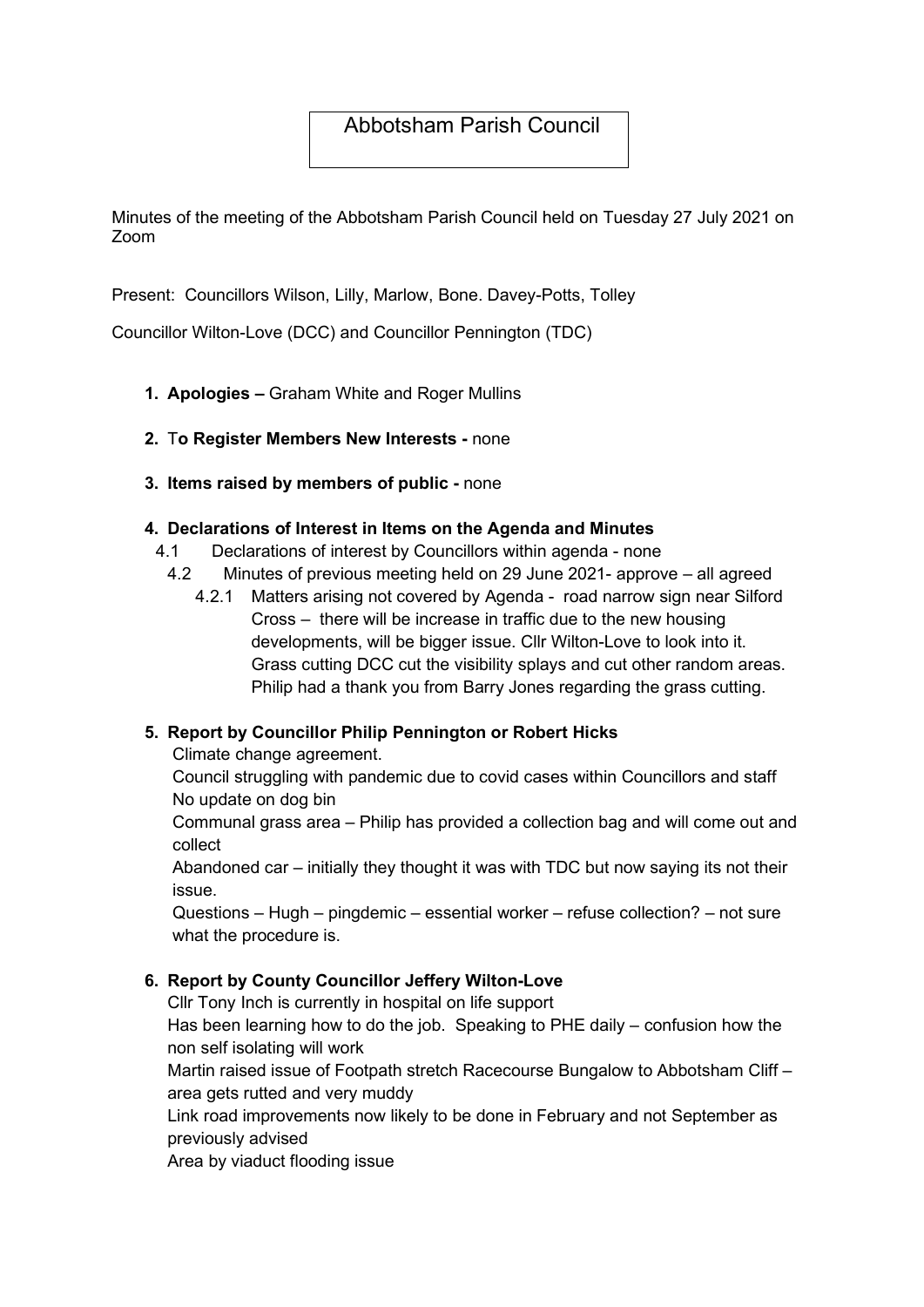### 7. Planning

7.1 1/0855/2021/FUL - Change of use from multi-use building (Class D2) to a single holiday let, installation of windows and external staircase leading to timber deck with glass balustrade to support the existing elopement and micro wedding business, Duckhaven Stud, Cornborough Road, Westward Ho! – this application has had a large number of documents. Philip – only have development in AONB if you can't do it anywhere else. 14 letting premises, room to hold wedding and room for wedding function. Proposal has been bit by bit. The building was designed to be a holiday let but given permission as wedding reception building. Would the building been given permission if it had been originally submitted as a holiday Master plan requested by Dave Edgecumbe has never been provided. Claire – road infrastructure cannot cope with the traffic. Sharon – traffic will be less. Philip – originally they were going to bus in guests. Should the site need another holiday let. AONB should be protected from any development, would set a precedent for other developments in AONB.

No new build only build on existing application – economic against AONB. Economic side – will get higher rent for this building than other units. The area loses a venue for 100 guests. Removing area where you can hold a reception. Issue is that it is in AONB

Objects to this proposal as this change of use within the AONB to holiday use would set a precedent for other sizeable holiday developments within this important landscape.

Email Cllr Christie asking him to call in application if the officer is minded to approve.

7.2 Licensing application for The Big Sheep – approved – 23 events this year and 12 events next year

### 8. Clerks Report

- 8.1 Emptying of public bins now being emptied
- 8.2 Dog bins Cllr Pennington still waiting for reply on additional bin
- 8.3 Date of next meeting 31 August

### 9. Chairs Report

- 9.1 Rural broadband Rep from Airband to attend the next meeting
- 9.2 Abbotsham Volunteers maintenance around the village residents have been away or doing other things. Difficult without trailer. Maybe change dates in August so that Micky is available with trailer.
- 9.3 Village Grass cutting 2021/2022 Northam Town council doing a good job

#### 10. Finance

- 10.1 Invoice from Northam Town Council defer
- 10.2 AGAR 2020-21 defer

### 11. Correspondence